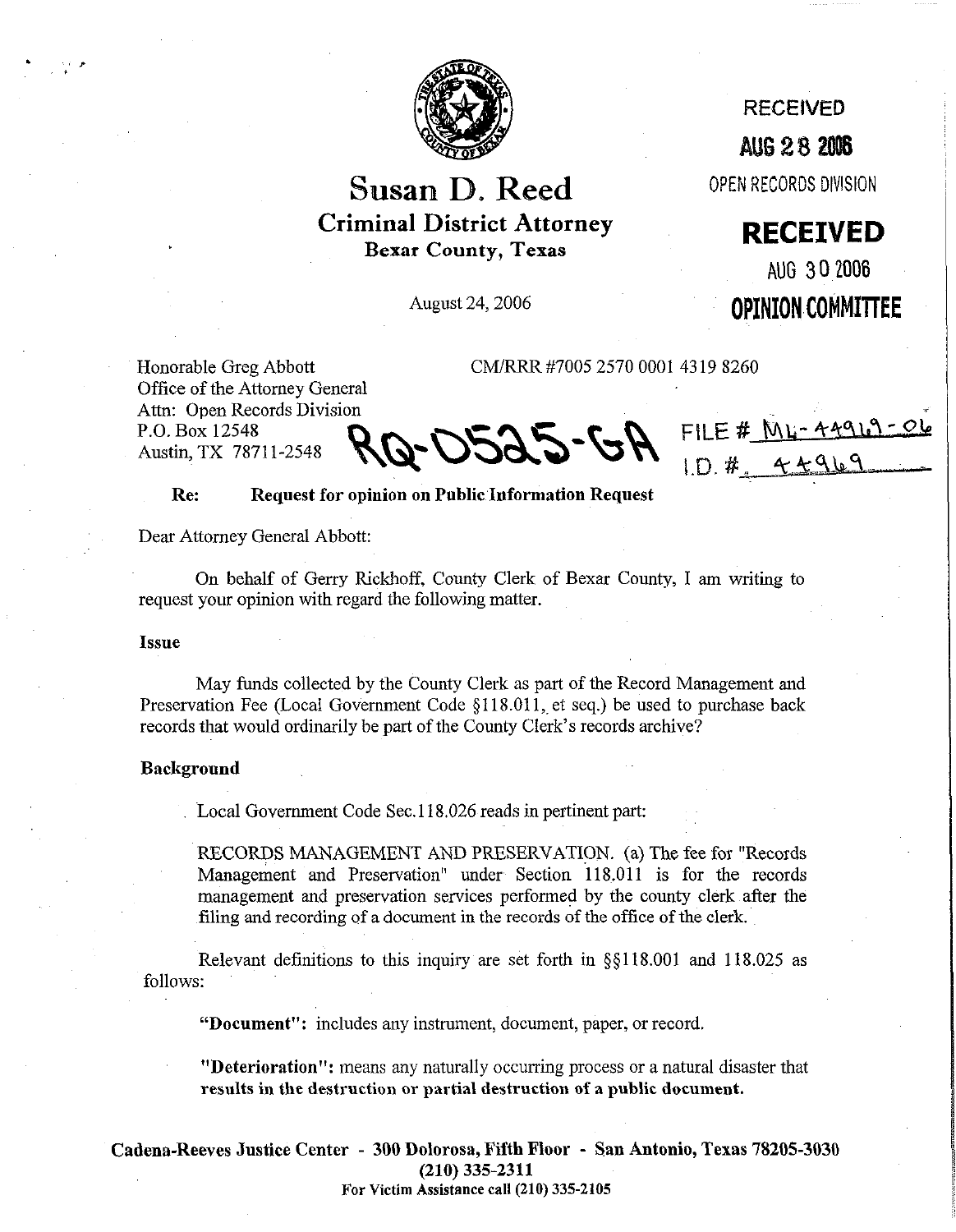## Honorable Greg Abbott Page 2

**"Preservation": means any** process that:

(A) suspends or reduces the deterioration of public documents; or

(E%) provides public access to the public documents in a manner that reduces the risk of deterioration, excluding providing public access to public documents indexed geographically.

**"Records archive":** means public documents filed with the county clerk before January 1,199O.

**"Restoration":** means any process that permits the visual enhancement of a public document, including making the document more legible.

The Official Records of the Bexar County Clerk are the permanent, Official Public Records of Bexar County, Texas. Section 191.006, Texas Local Government Code reads in pertinent part: "All records belonging to the office of the County Clerk to which access is not otherwise restricted by law or by court order shall be open to the public at all reasonable times."

Further, Section 13.002 of the Texas Property Code reads, "An instrument that is properly recorded in the proper county is: (1) notice to all persons of the existence of the instrument; and (2) subject to inspection by the public. The Official Public Records of Bexar County, Texas cannot be sealed, expunged, or modified in any manner. It is the duty of the County Clerk to maintain and preserve such documents on behalf of the public.

The request for your opinion addresses a document that should be *a* part of the permanent Official Public Records of Bexar County, Texas. The document at issue consists of verified correspondence from William E. Howth, a Colonel under Ben Milarn, and third signer of the first Declaration of Independence at Goliad, to Don Jose Antonio Navarro, dated September 10, 1838, and addresses Navarro's election to the Congress of the Republic of Texas on the grounds of "Voting Irregularities." The document is addressed to the "Republic of Texas, County of Bexar" and to Mr. Navarro and is a notice of intent to take the deposition of A.B. Col. [EFH] who is believed to have been a polling clerk or other election official.

The document records the following: *"I contend that setting aside the Two Polls, the one held at the Ranch0 of Madame Calvillo and the other at the La Villetta[sic] that you have not received a majority of the Legal Votes in the County of Bexar and for the*  purpose of taking testimony in Proof of said Grounds of objections, I hereby notify you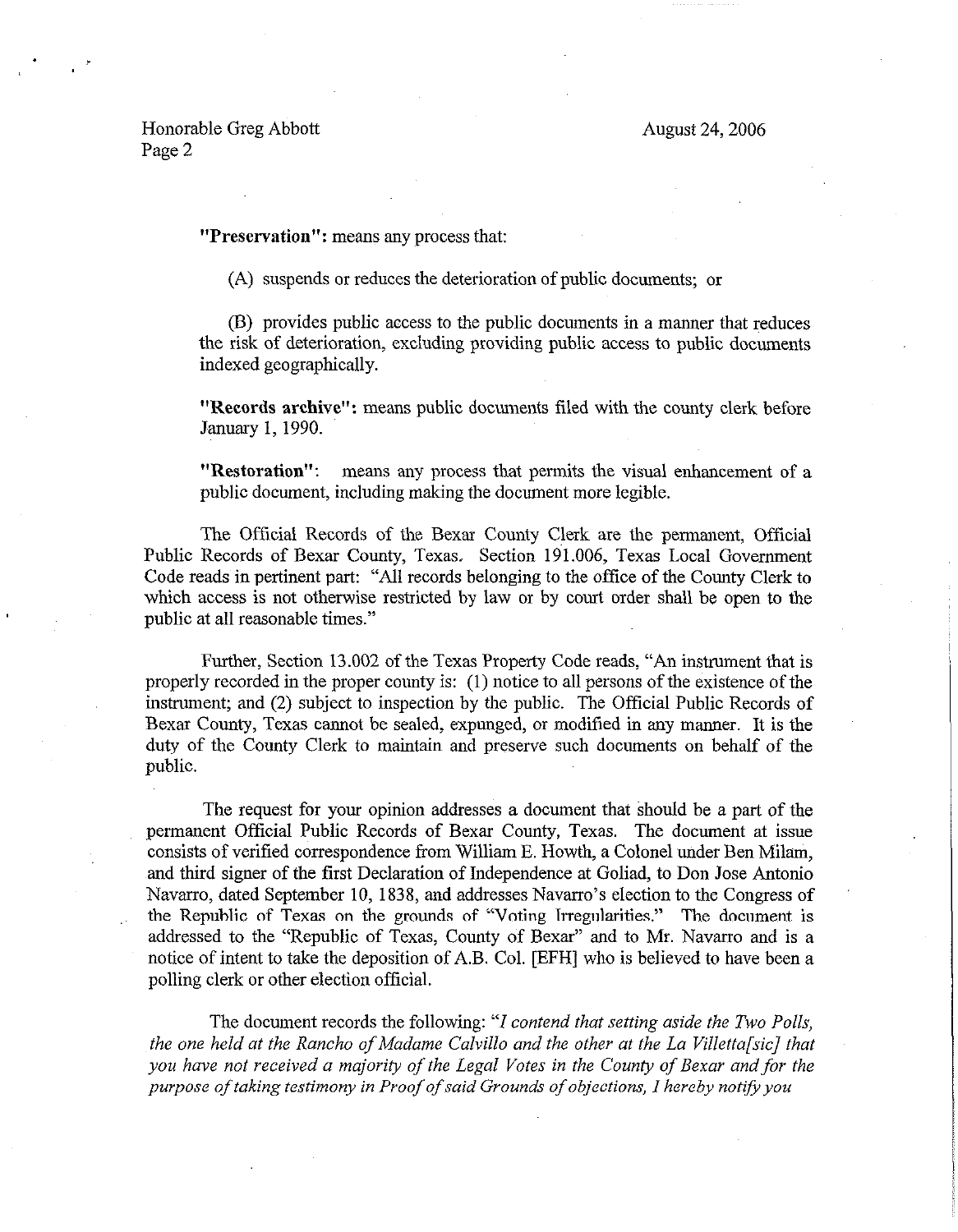August 24,2006

### Honorable Greg Abbott Page 3

. \*

*that on the*  $12<sup>th</sup>$  *of this Month September at 10 O'clock A.M. at the office of Erasmo Seguiro Chief Justice of the County of Bexar in the City of San Antonio in the County aforesaid, I shall proceed to take the Depositions of A.B. Col. [EFH] and which time and place you are hereby required to attend to adduce such testimony as may be in your Power and to ask such questions of the Said Witness as you may see fit."* 

I have enclosed a copy of the document for your consideration. It is currently in the possession of the Bexar County Clerk who obtained the document from a private collector. It is the County Clerk's opinion that this document was originally part of the permanent records of the County and must be returned to those records as part of his duties of preservation and records retention completeness.

It is the position of the Bexar County Clerk that such document should be preserved by securing it by the County and returning it to the Official Public Records as part of that Record's completeness.

#### **Purchase of document with Record Management and Preservation Fee**

Section 118.0216(a) specifies that the records management and preservation fee collected under section 118.011 "is for the records management and preservation services" the county clerk performs after a document is filed and recorded in the clerk's office. *Id.* § 118.0216(a) (Vernon Supp. 2003). While subsection (a) articulates the fee's purpose, subsection (d) expressly limits the fee's use: "The fee may be used only to provide funds for specific management and preservation, including automation purposes." *Id.* 5 118.0216(d).

The county commissioners court is required to deposit the fees into a records management and preservation fund and to "approve in advance any expenditures from the fund, which may be spent only for records management preservation or automation purposes in the county." *Id. 5 203.003(6)* (Vernon 1999).

In Opinion No. GA-0118 (2003), the attorney general writes, "A 1993 opinion of the El Paso court of appeals and a 1998 opinion of this office considered what constitutes a records preservation and automation project for purposes of the pre-2001 statute. See *Hooten v. Enriquez,* 863 S.W.2d 522, 531-32 (Tex. App.-El Paso 1993, no writ); Tex. Att'y Gen. Op. No. DM-492 (1998) at 3-8. In the judicial opinion, Hooten Y. *Enriquez, a*  unanimous court concluded that section  $118.0216$  vests "exclusive authority to ... designat[e]  $\ldots$  exactly what constitutes record keeping, preservation, and automation in the county clerk's office" in the county clerk. *Hooten*, 863 S.W.2d at 531.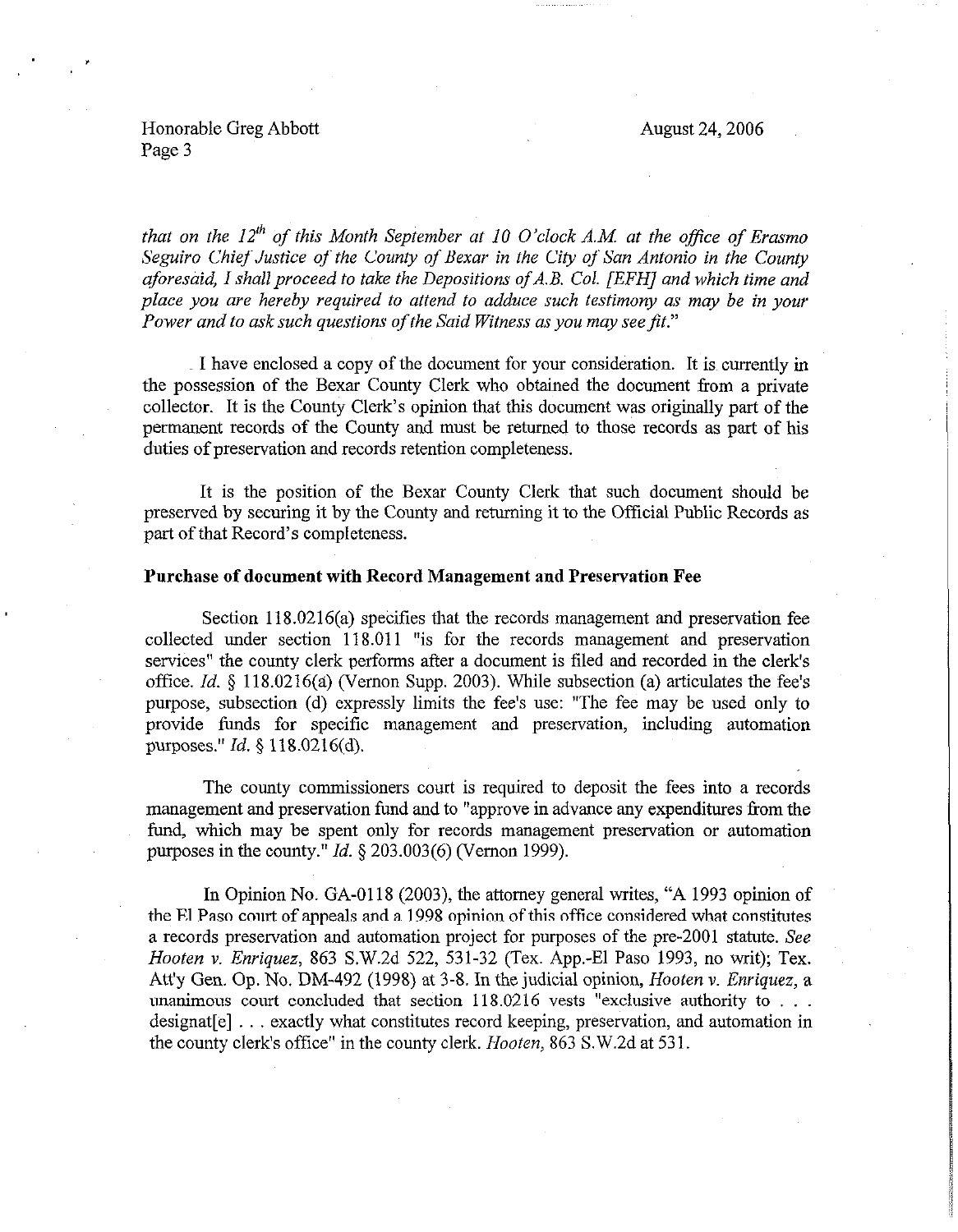Honorable Greg Abbott Page 4

August 24,2006

In 2001, the legislature amended section 118.0216 by inserting the word "management" and changing the word "projects" to "purposes":

The fee may be used only to provide funds for specific records *management and*  preservation, *including for* [and automation *purposes* [projects].

Act of May 22, 2001, 77th Leg., R.S., ch. 794, § 3, sec. 118.0216, 2001 Tex. Gen. Laws 1542, 1542. As the attorney general noted, " Changing the word "projects" to "purposes" had first been proposed in the previous session, less than one year after this office invited the legislature to clarify section 118.0216, in Senate Bill 1193. See Tex. S.B. 1193, 76th Leg., R.S.,  $\S$  3 (1999). Senate Bill 1193 did not pass in 1999, but the change from the word "projects" to the word "purposes" was carried forward to House Bill 370 in the subsequent legislature. See Tex. House Research Org., Bill Analysis, Tex. H.B. 370,77th Leg., R.S. (2001) at 3. In addition, House Bill 370 inserted the words "management and" between "records" and "preservation." See Act of May 22, 2001, 77th Leg., R.S., ch. 794, 5 3, sec. 118.0216, 2001 Tex. Gen. Laws 1542, 1542. Neither amendment was discussed during committee hearings on *the* bills. *See Hearings on Tex. HB. 370 Before the House Comm. on County Affairs,* 77th Leg., R.S. (Mar. 21, Apr. 4, and Apr., 9, 2001) (tape available from House Video/Audio Department); *Hearings on Tex. HB. 370 Before the*  Senate Comm. on Intergov'tl Relations, 77th Leg., R.S. (May 9 and May 11, 2001) (tape available from Senate Staff Services Office); *see also Hearings on Tex. SB. 1193 Before the Senate Comm. on Intergov'tl Relations,* 76th Leg., R.S. (Mar. 24 and Apr. 7, 1999) (tape available from Senate Staff Services Office)."

In the attorney general's opinion, the 2001 amendments broadened the class of permissible uses for records management and preservation fees. "Although the exact meaning of the phrase "specific records management and preservation, including for automation purposes" in section  $118.0216(d)$  is not clear, Tex. Loc. Gov't Code Ann. § 118.0216(d) (Vernon Supp. 2003), the legislature plainly meant to alter the statute's meaning. See Tex. Gov't Code Ann. § 311.021 (Vernon 1998) (stating that legislature, in enacting a statute, presumes the entire statute to be effective, as well as to provide a just and reasonable result)."

"First, the added term "management" increases the number of uses to which the fee may be put. Section 118,025(a)(2) of the Local Government Code defines the term "preservation" in the records archive context to mean a process that:

(A) suspends or reduces the deterioration of public documents; or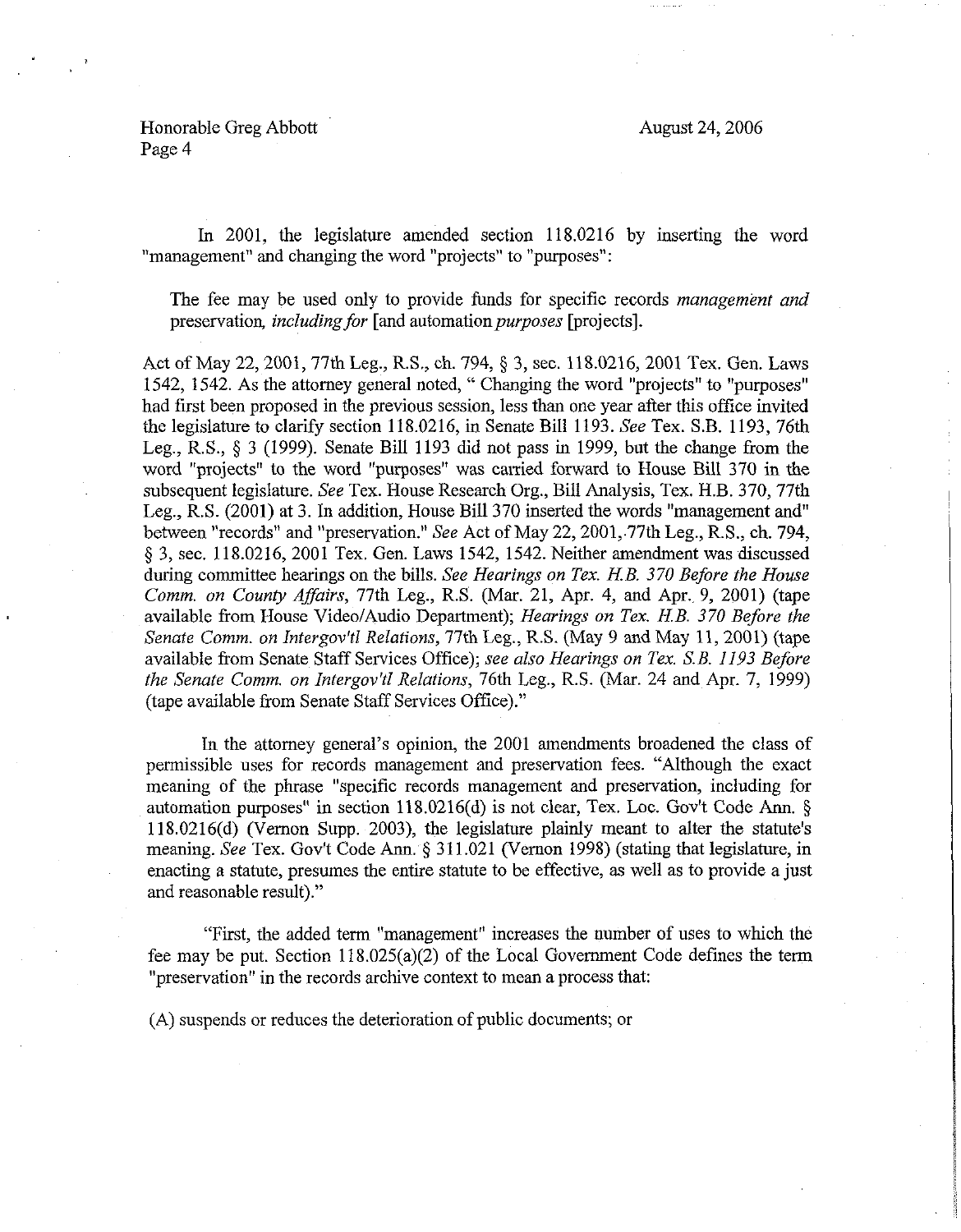August 24,2006

Honorable Greg Abbott Page 5

 $\mathbf{r}$  ,  $\mathbf{r}$ 

(B) provides public access to the public documents in a manner that reduces the risk of deterioration, excluding providing public access to public documents indexed geographically.

Tex. Loc. Gov't Code Ann. § 118.025(a)(2) (Vernon Supp. 2003); see also *id.* § 118.011(f), as amended by Act of May 28, 2003, 78th Leg., R.S., ch. 974, § 1, 2003 Tex. Sess. Law Serv. 2858,2858 and Act of May 20,2003,78th Leg., R.S., ch. 1275, § 2(105), *2003* Tex. *Sess.* Law Serv. 4140,4146; Yale-New *Haven Hosp., Inc. v. Jacobs, 779* A.2d 222,227 n.7 (Conn. App. Ct.) (quoting Black's Law Dictionary (6th ed. 1990)) (defining the term "preservation" as "[k]eeping safe from harm;  $\dots$  saving  $\dots$  that which already exists"), *cert. denied*, 782 A.2d 1254 (Conn. 2001). By contrast, the phrase "records management" is defmed for purposes of the Local Government Records Act to include numerous activities beyond preservation:"

"Records management" means the application of management techniques to the creation, use, maintenance, retention, preservation, and disposal of records for the purposes of reducing the costs and improving the efficiency of recordkeeping. The term includes the development of records control schedules, the management of filing and information retrieval systems, the protection of essential and pennanent records, the economical and space-effective storage of inactive records, control over the creation and distribution of forms, reports, and correspondence, and the management of micrographics and electronic and other records storage systems.

Tex. Loc. Gov't Code Ann. § 201.003(13) (Vernon Supp. 2003); see also id. § 201.001 (Vernon 1999) (titling act).

"Second, the word "purposes" is broader than the word "projects." Ordinarily, the word "purpose" denotes "'the thing to be accomplished."' *In re Okla. Capitol Improvement Auth.,* 2003 WL 21295711, 2003 OK 59, \*3 (Okla. June 3, 2003) (stating that this definition of the word "purpose" comports with the word's "natural and ordinary meaning"). A "project," on the other hand, *as Hooten* suggests, is a discrete undertaking or endeavor. See *Hooten*, 863 S.W.2d at 534; cf. Tex. Gov't Code Ann. § 1509.151 (Vernon 2000) (defining the phrase "garbage reclamation project"); Tex. Loc. Gov't Code Amt. \$5 245.001(3) (Vernon 1999 & Supp. 2003), 392.002(6), 392.053(a), 393.003(4), 431.021(g) (defining the terms "project" and "housing project"); Tex. Water Code Ann. \$5 12.051(a)(l) (Vernon 2000) (defining "federal project"), 15.971(5), *as amended by*  Act of May 20, 2003, 78th Leg., R.S., ch. 1275, 5 2(142), 2003 Tex. Sess. Law Serv. 4140, 4148 (defining "project")."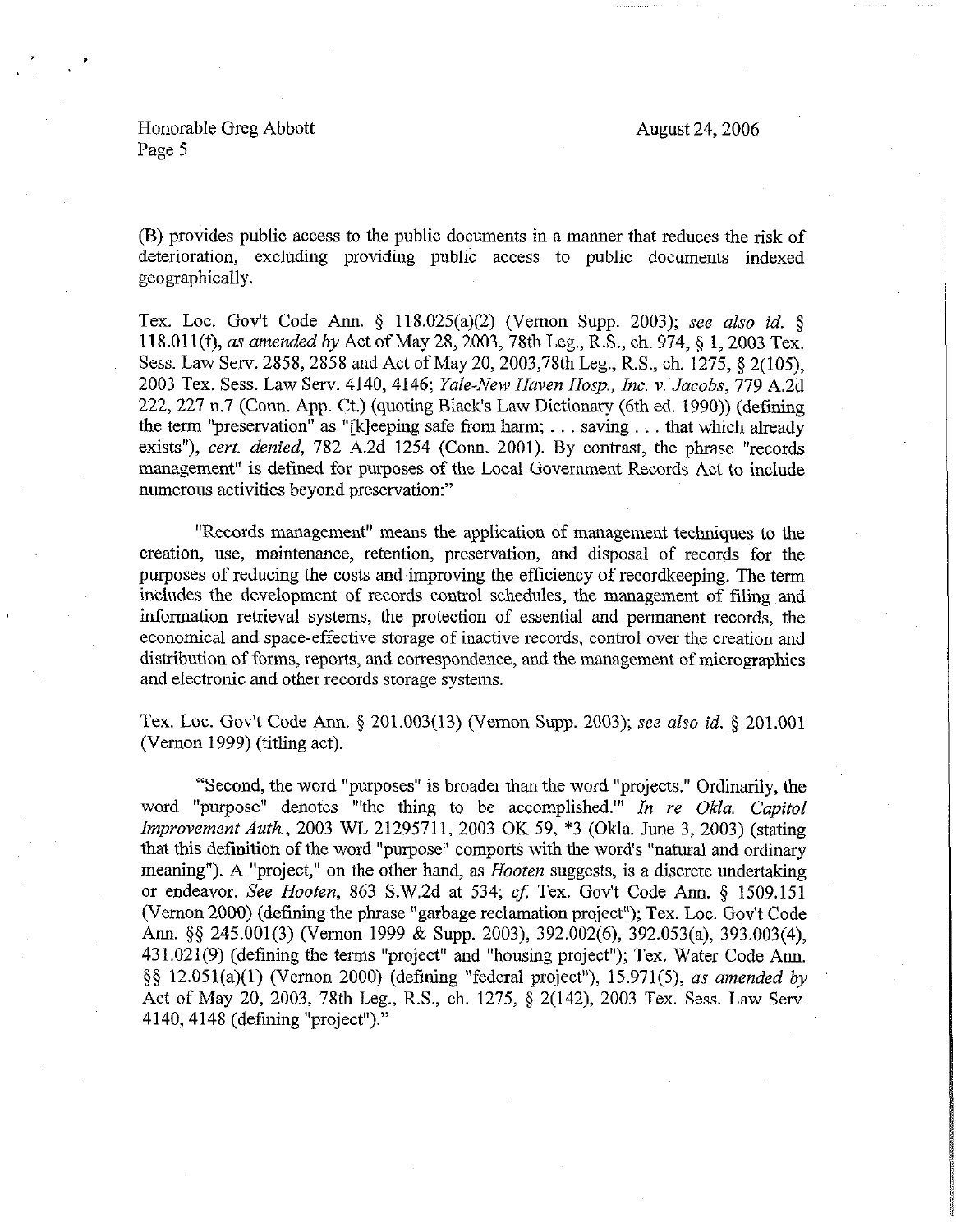## Honorable Greg Abbott Page 6

"Despite these broadening amendments, the legislature retained the adjective "specific," which suggests that the legislature intended to limit the category of the fees' permissible uses to identifiable records management and preservation purposes only. The term "specific" commonly is synonymous with the term "distinguishable." See *In re Estate of Brown, 922 S.W.2d 605, 607 (Tex. App.-Texarkana 1996, no writ) (describing a* bequest as specific if it is described in a will with such particularity that the bequeathed property is distinguished from all of the testator's other property); see *also* XVI Oxford English Dictionary 157 (2d ed. 1989) (defining the term "specific" as constituting one of the characteristic features of a certain class of things); Tex. Gov't Code Ann. § 311.011 (Vernon 1998) (directing a construer to define a statute's terms using the common definition)."

The Attorney General concluded, "Accordingly, records management and preservation fees may be used only for specific records management and preservation purposes. See Tex. Loc. Gov't Code Ann. § 118.0216(d) (Vernon Supp. 2003)."

Section 203.003(6) restricts the purposes for which a county commissioners court may approve the use of records management and preservation fees to "records" management preservation or automation purposes in the county," *id.*  $\frac{203.003(6)}{203.003(6)}$ (Vernon 1999

In accordance with *Hooten*, it is the county clerk's duty to designate "exactly what constitutes record keeping, preservation, and automation in the county clerk's office" (as well as records management). *Hooten,* 863 S.W.2d at 531. As the Attorney General noted, "Given the county commissioners court must "approve in advance any expenditures" from the records management and preservation fund", Tex. Loc. Gov't Code Ann. § 203.003(6) (Vernon 1999), "however, the county clerk and the commissioners court both play "a role" in determining the "specific records management and preservation, including for automation purposes" for which the county will spend records management and preservation fees." See *Hooten, 863* S.W.2d at 531; Tex. Att'y Gen. Op. No. DM-492 (1998) at 6; Tex. Loc. Gov't Code Ann. § 118.0216(d) (Vernon Supp. 2003).

The County Clerk of Bexar County has determined that the document at issue, which was submitted to the County of Bexar as a notice of deposition, was a part of the County's permanent Official Records and should he procured accordingly to preserve the integrity of those Records and assure completeness of the Clerk's Public Records tile. As is the county clerk's duty to designate what constitutes specific records management and preservation purposes (although records management and preservation fees may not be expended without the county commissioners court's approval), the Bexar County Clerk believes the expenditure of funds from the collected Records Management and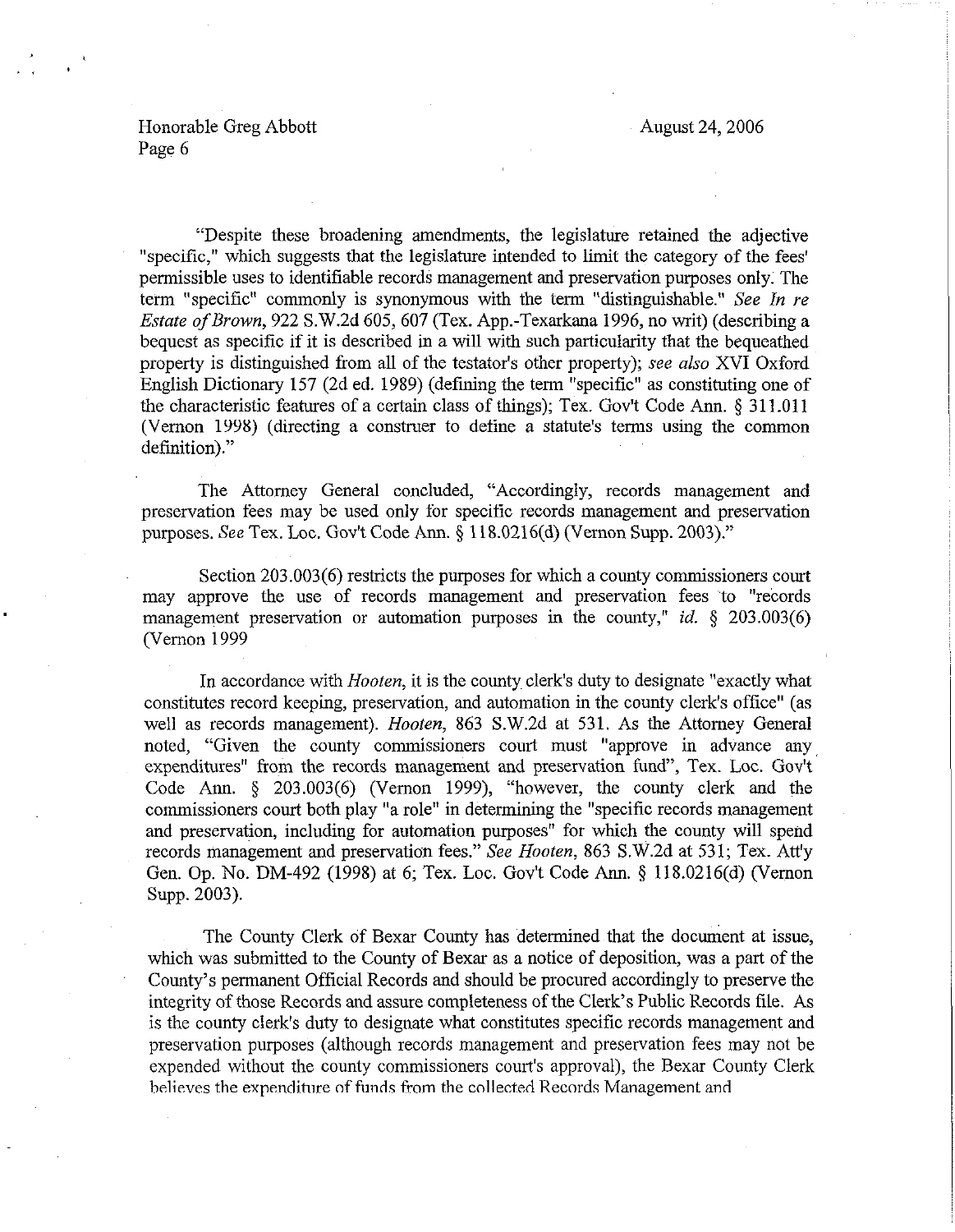August 24,2006

Honorable Greg Abbott Page 7

Preservation fees to secure the missing document is part of his duties of records preservation.

Accordingly, the Bexar County Clerk seeks your opinion to confirm that the funds from the collected Records Management and Preservation fees may be used to purchase the document previously described.

Should you have any questions, piease do not hesitate to contact me. Thank you for your kind assistance.

Sincerely,

 $\mathcal{W}\smallsetminus\mathcal{P}$ MARY BARRA

Assistant Criminal District Attorney Bexar County District Attorney's Office -Civil Division 300 Dolorosa, Suite 4049 San Antonio, Texas 78205-3030 Phone No: (210) 335-2139 FaxNo: (210) 335-2151

Enclosure

cc: Mr. Gerry Rickhoff Bexar County Clerk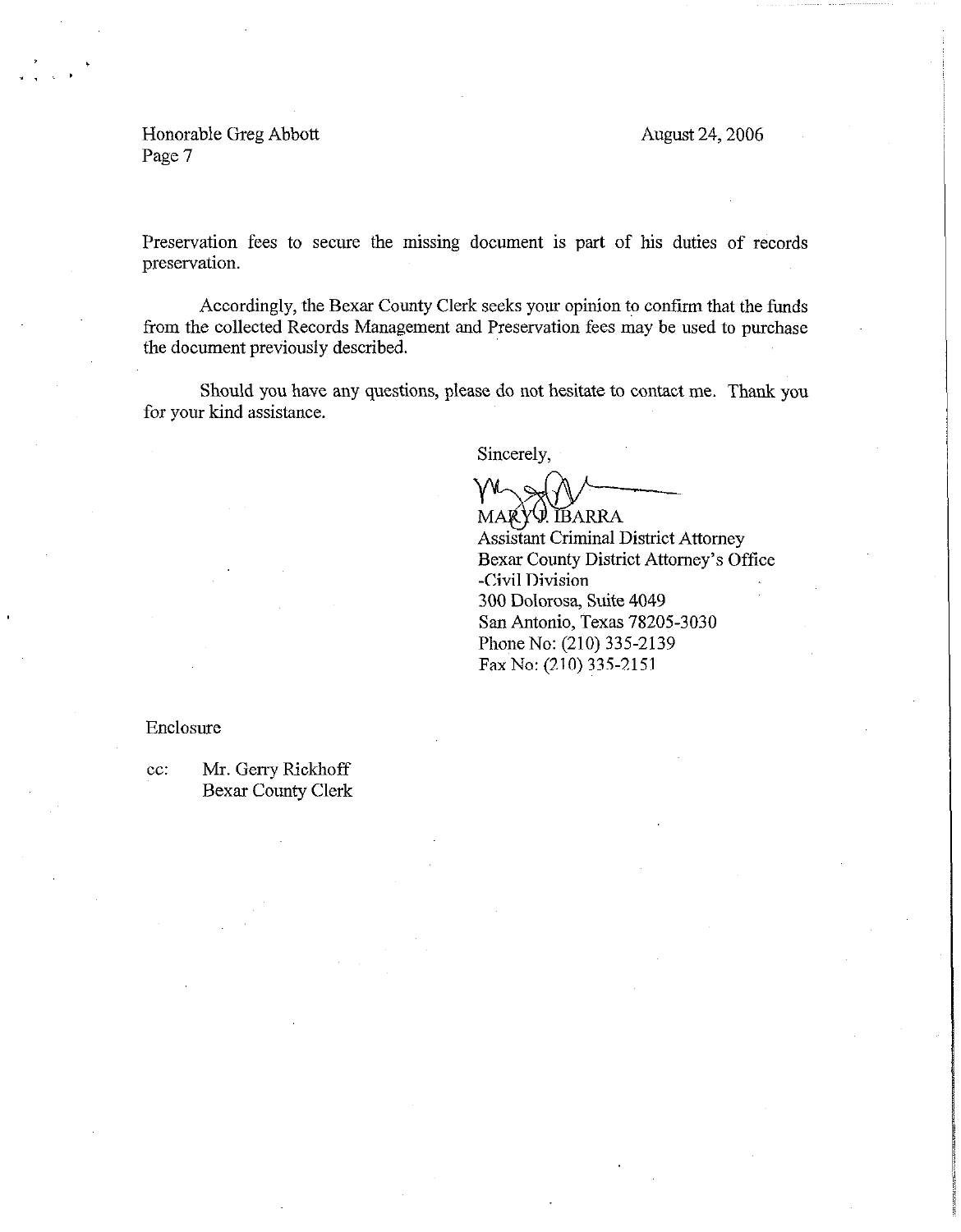## Republic of Texas Letter From William E. Howth to Don Jose Antonio Navarro

Dated September 10, 1838, Howth was contesting Navarro's election to the Congress of Republic of Texas, on the grourids of "Voting Irregularities". Don Jose Navarro was a leading participant in the Texas Revolution, one of the three Mexican signers of the Texas Declaration of Independence and a leader in advancing the rights of Mexican's who fought with the Texas army. He generally endorsed the policies of President M. B. Lamar while opposing those of Sam Houston. He had for a long time favored the annexation of Texas to the United States. He was the sole Mexican delegate to the Convention of 1845, which was assembled to accept or reject the American proposal of state hood, after voting in the affirmative, he remained to help write the first state constitution, in 1845 . He was subsequently twice elected to the state Senate, then in 1849 he refused to run again. In recognition of his contributions to Texas over the years, the legislature named the newly established Navarro County in his honor. The county seat was then designated Corsicana, in honor of his father's Corsican birth.

William E. Howth came to Texas in 1829, was a Colonel under Ben Milam, participated in many Battles of the Texas Revolution and was the third signer of the first Declaration of Independence at Goliad. He married Leonora (DeLyon) a member of a Spanish family who had lived in Texas for two generations. After the war, he became a railroad promoter, organized building of the first Texas railroad (Houston & Texas Central), for which he received a large land grant. He developed a small community at the headwaters of the San Antonio River, naming it Avoca, then settled in Walker County, where he donated land for the flag station of the Houston & Texas Railroad in early 1870's, which was named Howth Station. As the town grew, the post office, which opened, in 1872, shortened the name to Howth in 1877.

This letter is apparently the first recorded instance of such claims in Bexar County, however as of this date, no record of the September 12, 1838, proposed meeting has been found.

Jim Guimarin 2006

"The History Shop 713 E. Houston San Antonio, Texas 78205 210-229-9855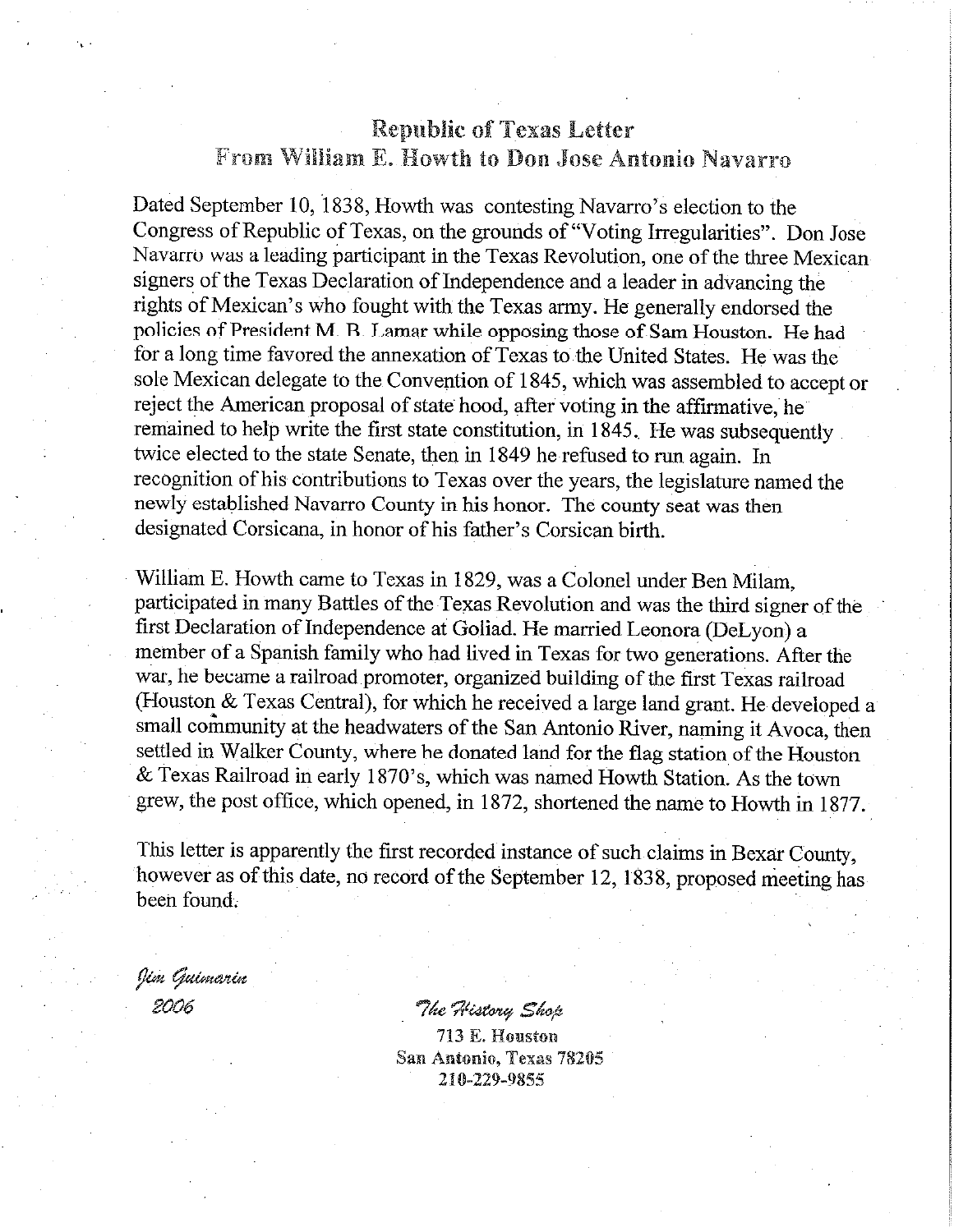afustic of Welcas 2 Hermy for Bekan 320 La More Sose Antonio Maramo Ensting Vi You an hinty with to that I will before The House of Representations of the Next Congres of the Republic afensaid Contest your Election to Seat in That bought upon the following grounds of Objection to the Tolls billet in the Precinct at the Klinch of fladame fabrillo; and at the Villetto o I It As to the Poll at the Wanchs of Madam Calvillo 4st that the Poll of Isid Preinct Viere not opened at Mine O clock, the hour lequired by law but low time lifemand Du ! Hat during this time When the Polls Combined Closed And Should have lean althand the Sudges of the Election Abere employed not only in election using but in destroy in Juck Vallets as did not Suit them Viewing and forcing thuis on the Reple -But that when at last the Polls were Gened. No froclamation ad required by Law time mas -At That Ballots Were Ofund by the Judget 5th that the Doctors of the Polls were not closed that day but lemained Often untile the following -6 That two of the Officers of the Election were not Citizens of the of party and thousand were by no means entitled to Set The this the Sudges three quiety of Comption in admitting offend for you. and execting others that there legal when they were offered for one At to the Preinet at La Villatta the whole Pole, is Void and good for hought. The Sudges not having tatten the Bath required by Law -. in Consequence of the above facts him also let forth I contend that setting uside the The Polls. The one hild at the Kaneho. the other at the La Villetter Madame that you have Mor ..... - The Segal Votes in the Country of Prostead. Und for the grouplose of taking Vest. noy quanna pounds of spection. At prodan